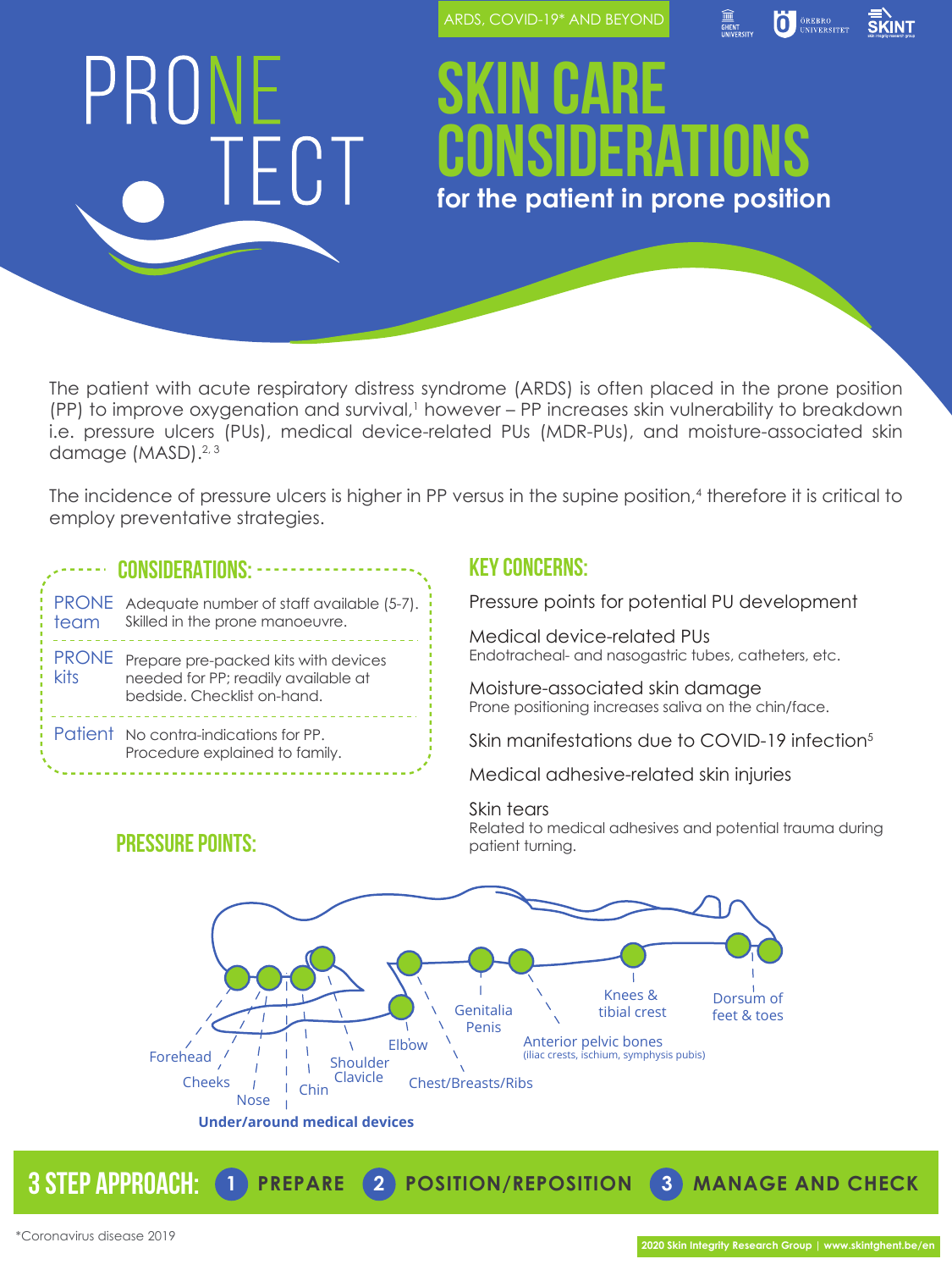# **prepare 1**

**3**



### **eye care**

**2**

**3**

**4**

**5**

**6**

**1**

Apply opthalmic lubricating ointment. Close eyelids by applying microporous/silicone tape horizontally - eye lashes forward.

### **REPLACE ET TUBE holder WITH TAPE**

Secure endotracheal tube (ETT) with appropriate tape versus devices which can cause more pressure in PP. Place thin foam under the ETT ties, if used. Ensure patient's tongue is positioned in the mouth. Consider soft bite block for tongue.

Float nasogastric tube (NGT) with hammock taping technique or consider switching to oral gastric tube.

### **Apply alcohol-free liquid barrier**

- a. Underneath all adhesives (tape and non-silicone adhesive dressings).
- b. All areas exposed to secretions and moisture (mouth, cheeks, skin folds, stoma sites…).
- c. Alginates/hydrofibres can be applied for extra absorption of secretions.

## **SUTURE LINES**

Central-and arterial lines should be sutured vs. only device securement. Check that lines are not kinked or disconnected.

## **PROTECT HIGH RISK AREAS**

Apply multilayer silicone-adhesive foam dressings over bony prominences and vulnerable skin areas.

- a. Pad areas around drains and stoma sites.
- b. Position the penis between the legs, the Foley catheter towards the feet, and ensure catheter is not pressing against the inner thighs.
- c. Use hydrocolloids for areas of friction, cheeks, and bridge of nose if silicone foam dressings are not available.<sup>6</sup>

## **SPECIALISED EQUIPMENT AND DEVICES**

Apply a specialised device for pressure redistribution designed for management of tissue loads, micro-climate, and/or other therapeutic functions (e.g. reactive support surface, low air loss, alternating pressure).<sup>7</sup>

MOISTURISE THE SKIN TWICE DAILY

### **ELECTRIC OREERO SKINT**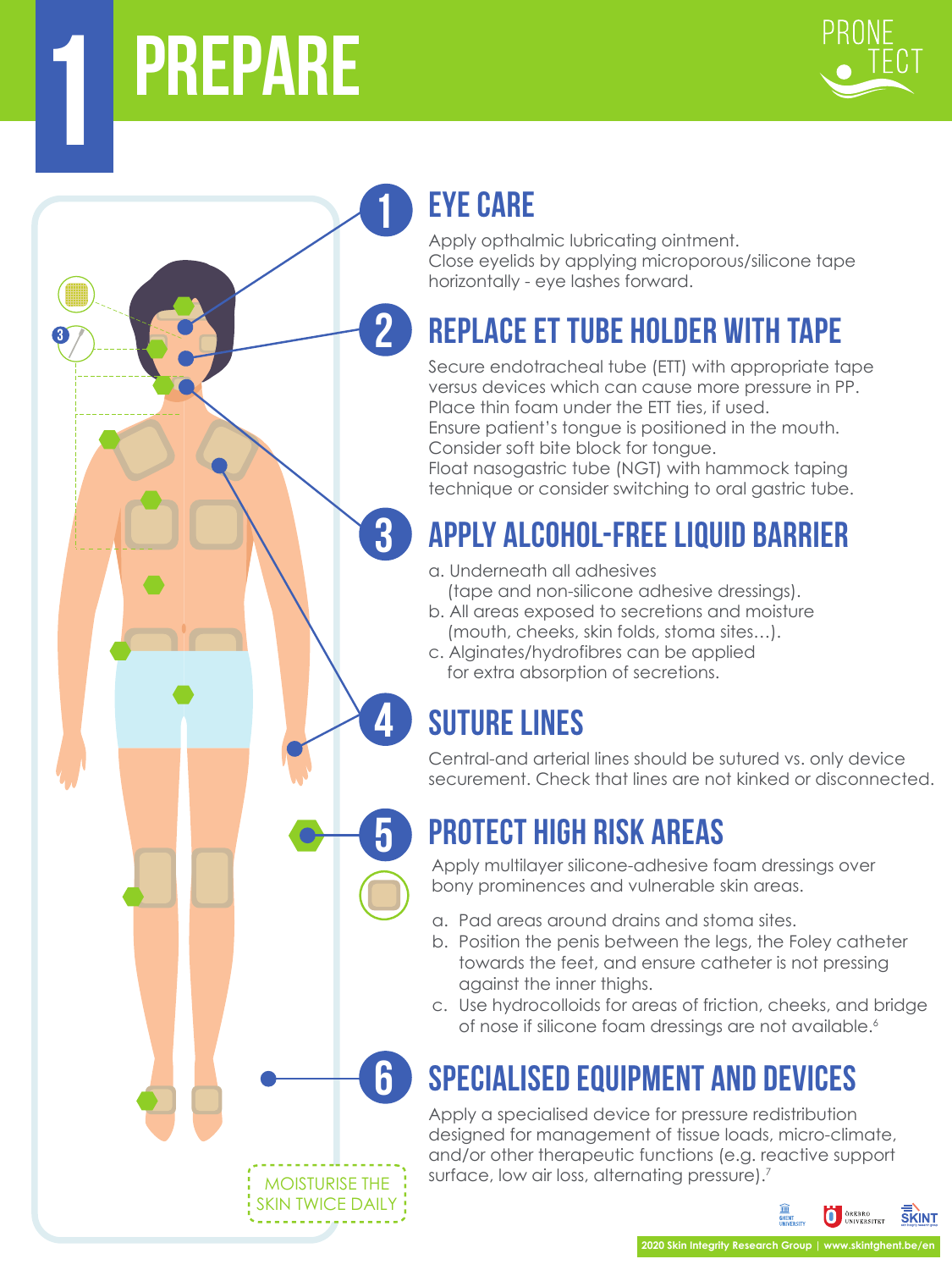# **position/reposition 2**



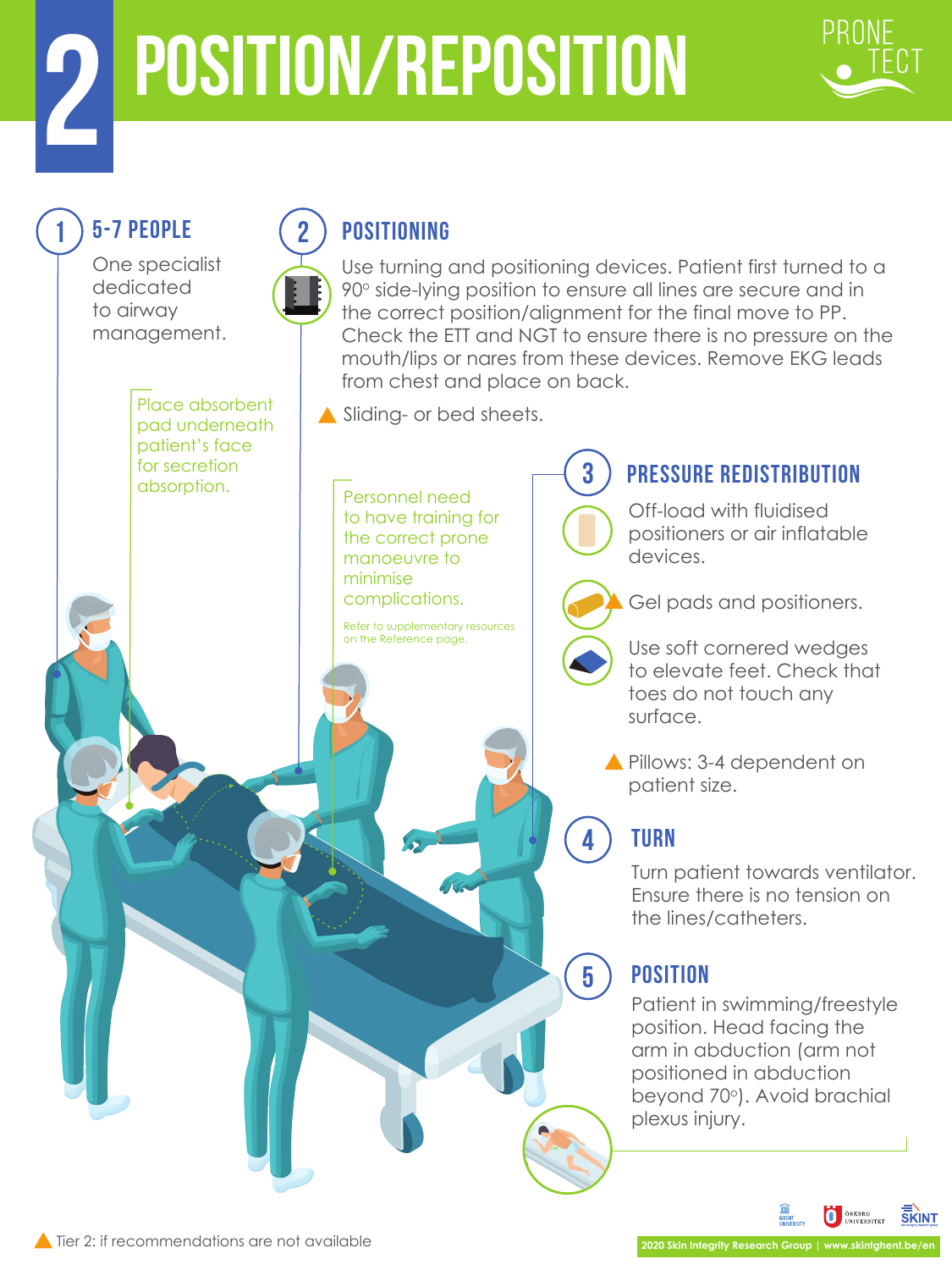# **manage and check 3**



### **1 REPOSITION HEAD**

Every 2-4 hours or as clinically indicated. Support head; neck in neutral position.

- Ensure eyes are free from direct pressure.
- Monitor tongue for oedema.
- Check underneath ETT, monitor mouth for pressure damage.
- Re-apply alcohol-free liquid barrier to mouth corners and all areas exposed to secretions.
- Ensure ears are not folded or compressed.

### **2 CHANGE BODY POSITION**

Avoid arm hyperextension.

Change leg position as arm direction is changed.

Check ankle area for pressure damage.

Ensure positioners/pillows are in place under chest and pelvis to reduce intra-abdominal pressure.

Conduct body micro-shifts two hourly or more often if possible. Bed position in 30° reverse Trendelenburg to minimise facial oedema.

### **3 Assess skin**

Ensure medical devices are not causing pressure and shear; check surrounding skin. Re-check bony prominences and vulnerable areas for correct position and padding. Verify that genitalia are not compressed between legs and breasts off-loaded and protected.

Document skin assessment with each round; before during and after prone sessions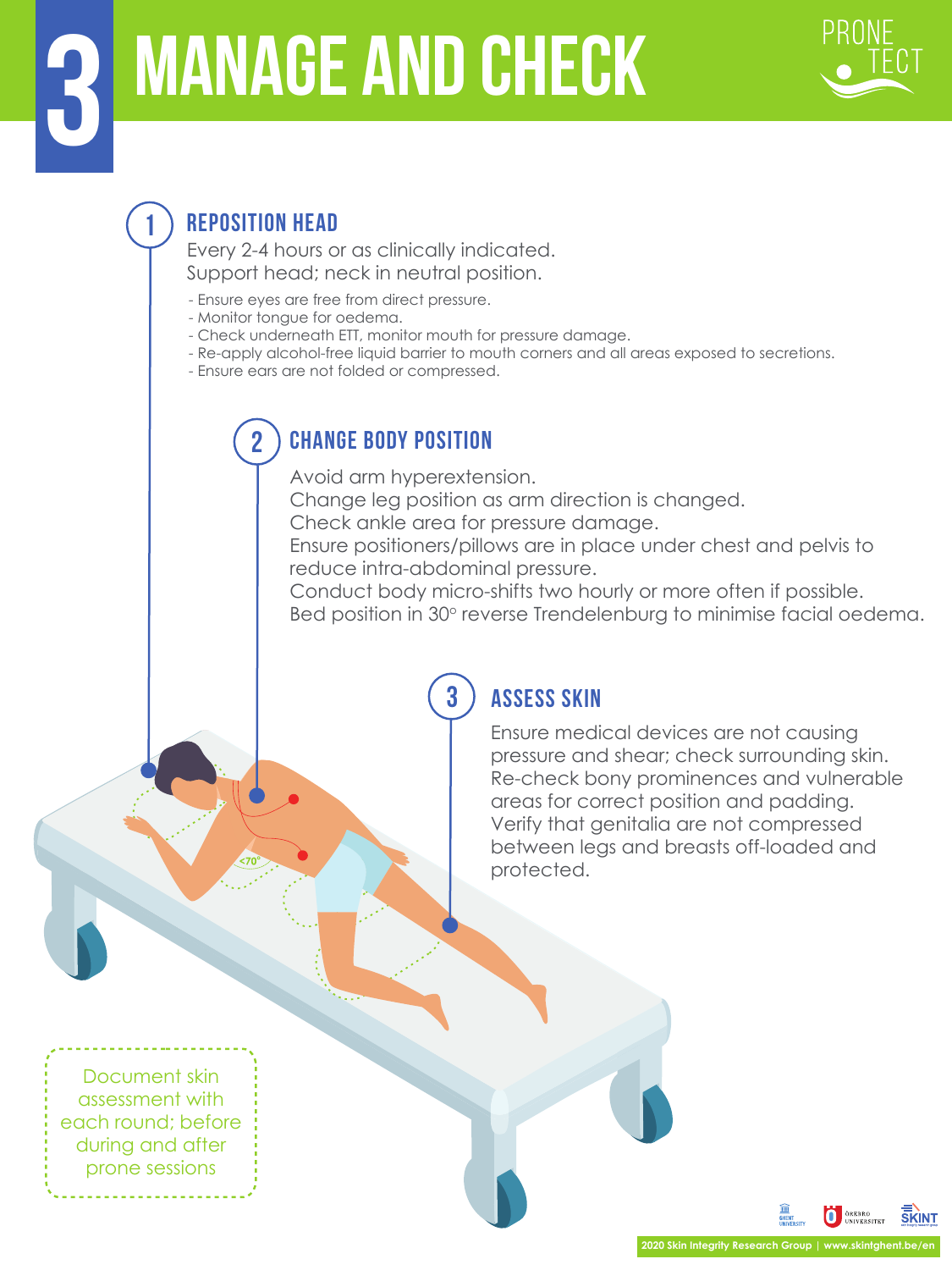# **references/resources**

#### **References:**

1 Guérin C, et al. PROSEVA Study Group. Prone positioning in severe acute respiratory distress syndrome. *N Engl J Med* 2013; 368: 2159–2168.

2 Gattinoni L, et al. Effect of prone positioning on the survival of patients with acute respiratory failure. *N Engl J Med* 2001; 345 (8): 568–573.

3 Gefen, A, et al. Critical biomechanical and clinical insights concerning tissue protection when positioning patients in the operating room: A scoping review. *Int Wound J* 2020; 17: 1405–1423.

4 Munshi L, et al. Prone position for acture respiratory distress syndrome: a systematic review and meta-analysis. *Ann Am Thorac Soc* 2017; 14 (4): S280–288.

5 Cansas CG, et al. Classification of the cutaneous manifestations of COVID-19: a rapid prospective nationwide consensus study in Spain with 375 cases. *Br J Dermatol* 2020; 183: 71–77.

6 Lucchini A, et al. Prone Position in Acute Respiratory Distress Syndrome Patients. *Dimens Crit Care Nurs* 2020; 39 (1): 39–46 doi: 10.1097/DCC.0000000000000393

7 Support Surface Standards Initiative (S3I). https://www.npuap.org/resources/educational-andclinical-resources/support-surface-standards-initiative-s3i/

#### **\*Supplementary resources:**

European Pressure Ulcer Advisory Panel, National Pressure Injury Advisory Panel and Pan Pacific Pressure Injury Alliance. Prevention and Treatment of Pressure Ulcers/Injuries: Clinical Practice Guideline. The International Guideline. Emily Haesler (Ed.). EPUAP/NPIAP/PPPIA: 2019.

Faculty of Intensive Care Medicine (FICM). *New guidance launched for Prone Positioning in Adult Critical Care*. Available at https://www.ics.ac.uk/ICS/News\_Statements/Prone\_Positioning\_in\_Adult\_Critical\_Care\_.aspx

Gefen A, Alves P, Ciprandi G, Coyer F, Milne CT, Ousey K, Ohura N, Waters N, Worsley P. Device-related pressure ulcers: SECURE prevention. *J Wound Care*. 2020 Feb 1;29(Sup2a):S1–S52.

LeBlanc K, Heerschap C, Bresnai-Harris J, Butt B, Chaplain V, Wiesenfeld L. 2020. *NSWOCC Best Practice Recommendations for Skin Health Among Critically Ill Patients: with an emphasis on critically ill patients suffering from COVID-19*. Available from: www.nswoc.ca

Mobility is Medicine: Joyce Black & Kathleen Vollman: *The pursuit of HAPI-less. Proning safely - pressure injury prevention*. https://www.youtube.com/watch?v=AXd1q6C9dko

National Pressure Injury Advisory Panel (NPIAP): *Pressure Injury Prevention (PIP) tips for proning*. Available at https://cdn.ymaws.com/npiap.com/resource/resmgr/press\_releases/NPIAP\_PIP\_Tips\_for\_Proning.pdf

Rush University Medical Center: *Prone Positioning for ARDS*. https://www.youtube.com/watch?reload=9&v=lcBPaHQUvXY

**Disclaimer:** *This guidance document is intended for educational purposes only. Follow institutional policies and good clinical practices according to the needs of each individual patient. For specialised equipment and devices follow manufacturer recommendations.* 



**Version 2**

Authors: Anika Fourie (Belgium), Dimitri Beeckman (Belgium).